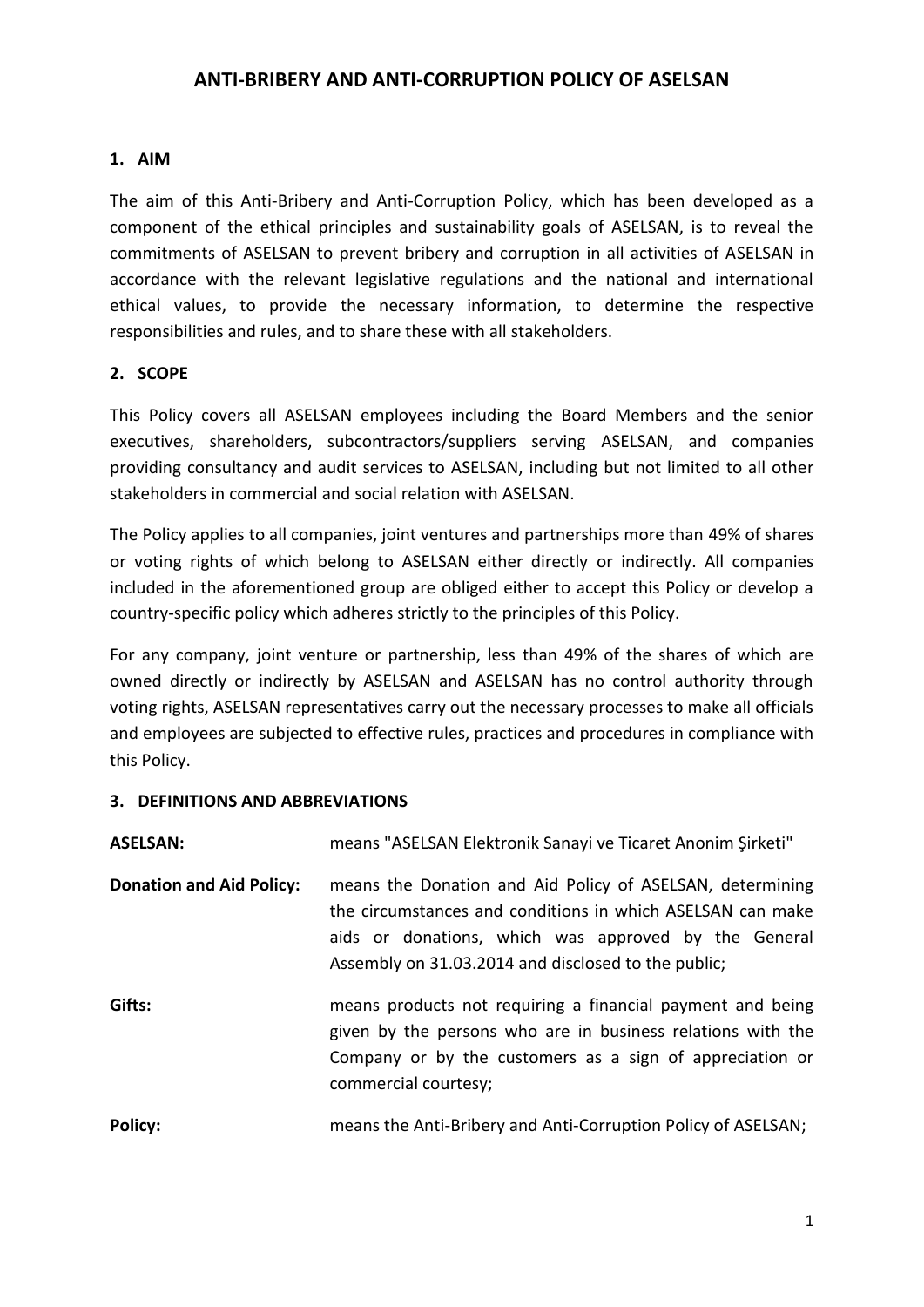| <b>Bribe:</b> | means cash or non-cash benefits provided illegally for a person |
|---------------|-----------------------------------------------------------------|
|               | or third person that can has access/influence on this person to |
|               | cause him/her to influence associated decisions and practices,  |
|               | perform a task, fail to perform a task, accelerate or slow down |
|               | a task, or perform similar actions contrary to the requirements |
|               | of his/her duty;                                                |

**Representation and entertainment:** means social activities, accommodations, dinner invitations, trainings, conferences, symposiums, seminars and the like activities organized by ASELSAN;

**Corruption: means an abuse of authorities by a person to provide unfair** advantage for him/her or others.

#### **4. BASIC PRINCIPLES**

ASELSAN respects the anti- bribery and anti- corruption legislative regulations and principles in force in any country, in which ASELSAN operates and is represented, and the OECD Convention on Combating Bribery of Foreign Public Officials in International Business Transactions which was signed by Turkey on 17.12.1997.

ASELSAN applies a "zero tolerance" approach against bribery and corruption under this basic principle, and commits to carry out operations fairly, honestly, legally and in compliance with ethical rules.

## **4.1. Gifts and Gaining Advantage**

None of the employees of ASELSAN including but not limited to Board Members and the senior executives as well as their immediate family members (mother, father, sister, brother, children, spouse) are allowed to request or accept any gift, commissions or monies, checks, real estate or securities, discount or advantage, personal service and support, which may directly or indirectly influence the preferences and decisions of ASELSAN, from third parties, even for charity. Personal gifts offered by undeniable authorities are conserved after being registered to the ASELSAN inventory.

Modest promotional materials may be given as gifts by ASELSAN to third persons to contribute to the publicity of ASELSAN. Each gift is offered openly and unconditionally within the framework of good intentions.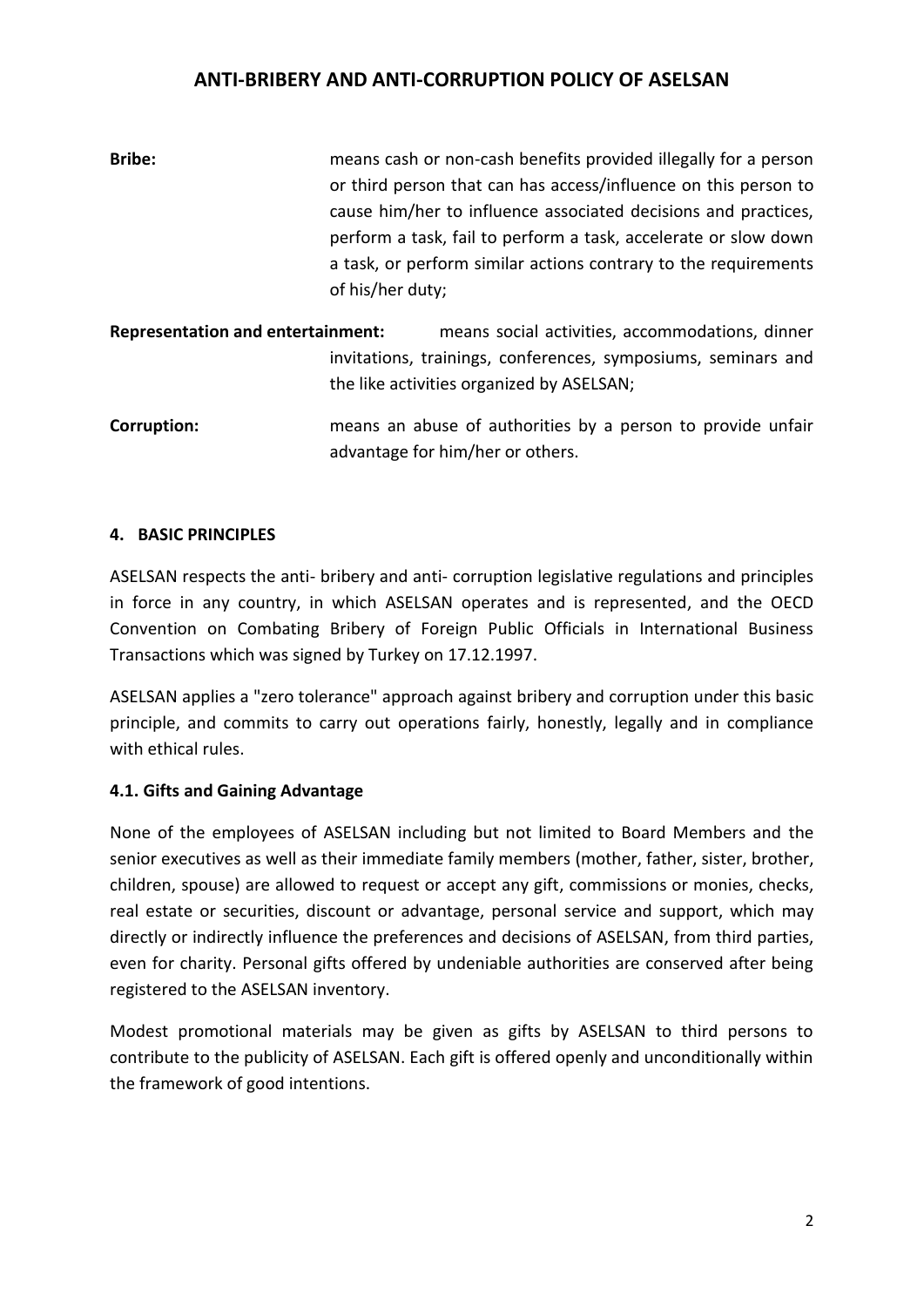#### **4.2. Donations and Aids**

The ASELSAN Donation and Aid Policy has been released to the public through the web site of ASELSAN (www.aselsan.com). All shareholders are provided with information on donations granted within the previous fiscal year during the General Assembly meetings every year. The upper limit of donations which may be granted in a year is determined during the General Assembly meetings. A resolution of the Board of Directors is required for granting any donation.

Pursuant to the Donation and Aid Policy of ASELSAN, cash donations and aids can be granted to / for,

- Institutions, entities, foundations, and associations that conduct scientific research and development activities,
- Institutions and similar organizations with social purposes,
- The construction of schools, health facilities, etc. which constitute public interest,
- Other activities deemed beneficial by ASELSAN.

## **4.3. Political Activities**

ASELSAN, as a corporation, does not transfer funds either directly or indirectly to election campaigns of political candidates or other political campaigns under no circumstances. ASELSAN grants no political aids or donations either directly or indirectly under no circumstances.

None of the ASELSAN employees including but not limited to the members of the Board of Directors and the senior executives are not allowed to engaged in any rallies, protest, propagandas and any other similar activities inside ASELSAN workplace, to run for political offices in local and general elections without resignation, to use any ASELSAN owned resources (vehicles, computers, e-mail, etc.) in any activities having political purposes.

None of the ASELSAN employees including but not limited to the members of the Board of Directors and the senior executives, shareholders, subcontractors/suppliers serving ASELSAN, companies providing consultancy and audit services to ASELSAN, including but not limited to all other stakeholders in commercial and social relation with ASELSAN, as well as none of the companies, joint ventures or partnerships having more than 49% of their shares and voting rights under the ownership of ASELSAN is allowed to use the resources of ASELSAN either directly or indirectly for political purposes and campaigns under no circumstances.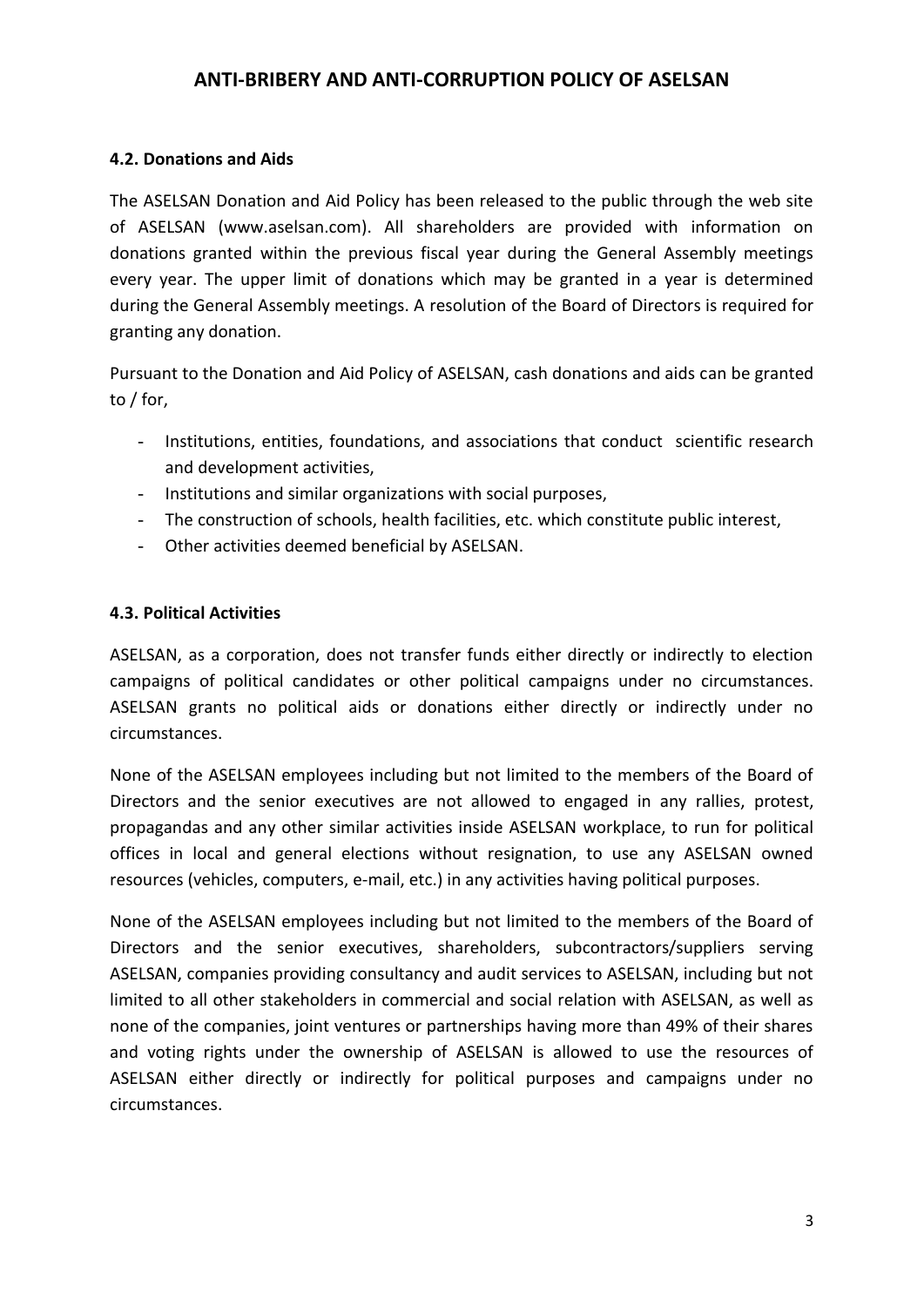## **4.4. Book Keeping**

The points related to the accounting system required to be obeyed by all companies, joint ventures and partnerships having more than 49% of their shares and voting rights under the ownership of ASELSAN either directly or indirectly are specified in the following within the framework of relevant legislation and regulations:

- Keep the records of all accounts, invoices, and documents regarding relations with third persons (customers, suppliers, other service providers, etc.) in a complete, transparent, accurate, fair, and reliable way;
- Build a control system to prevent unregistered transactions;
- Make no modifications on accounting or the like commercial records regarding any transaction and no distortions of the truth.

In this context, proper care and attention must be paid during the record-keeping.

#### **4.5. Representation and Hospitality**

ASELSAN may carry out representation and hospitality activities in order to improve its commercial relations and build a commercial communication network. ASELSAN is attentive to have these activities at a reasonable level.

## **5. DUTIES AND RESPONSIBILITIES**

## **5.1. Board of Directors**

The Board of Directors is primarily responsible for the anti-bribery and anti-corruption activities of ASELSAN. The Board of Directors adopts the principles covered in this policy and provides the necessary environment for the implementation thereof.

The Board of Directors provides the performance of audits ensures the corrective measures in order to achieve the compliance with legal legislations and regulations, processes and policies.

The Anti-Bribery and Anti-Corruption Policy of ASELSAN has been approved by the Board of Directors. Establishment, implementation of the policy as well as updating thereof when necessary are under the responsibility of the Board of Directors.

The Internal Audit Department functioning under the Board of Directors in accordance with preventive regulations designed in directives within the scope of the internal audit system reviews bribery and corruption risks systematically.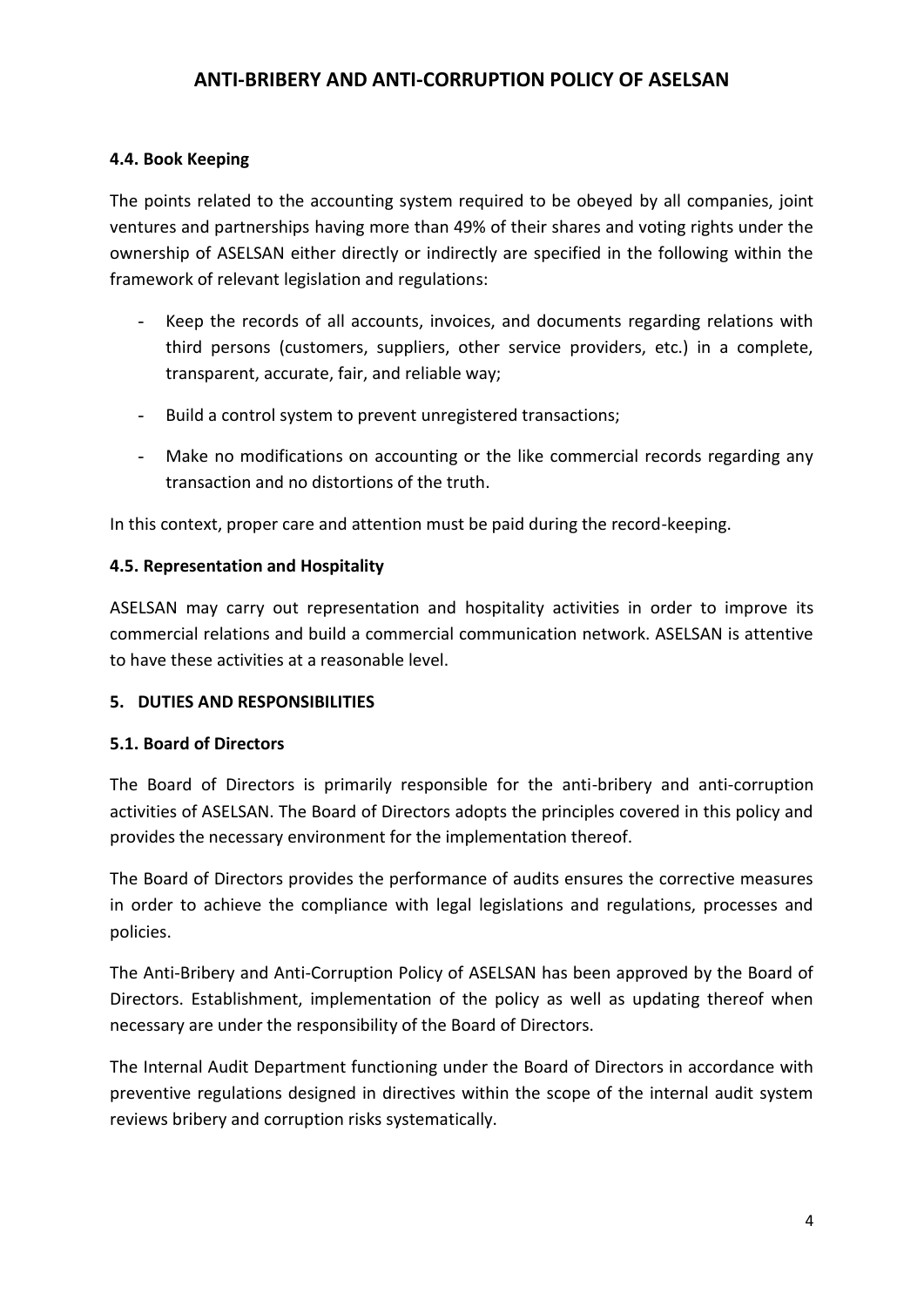#### **5.2. Executives and Employees**

The employees of ASELSAN, including the members of the Board of Directors and the executives are not allowed to offer bribe or accept bribe to/from any natural/legal person or public institution or be in corruption.

All employees are obliged to act in line with anti-bribery and anti-corruption rules and ASELSAN Ethical Principles.

Top executives ensure the comprehension, implementation and continuance of the principles specified in the text of this Policy by the employees under their administration; evaluate potential risks and their impacts in terms of reputation and finance, and take necessary measures for establishing and implementing the control mechanisms for the management of the determined risks.

Highlighting the fact that anti-bribery and anti-corruption activities, transparency and honesty are integral parts of the common values of ASELSAN is essential in the messages of top-level executives.

ASELSAN employees and executives are provided with training programs to raise their awareness in anti-bribery and anti-corruption.

#### **5.3. ASELSAN Ethical Principles Committee**

The ASELSAN Ethical Principles Committee is a committee, which is trusted in terms of objectivity and self-dependence for the sake of improving and integrating the ethical principles of ASELSAN to the practice, established in order to meet guidance, consultancy and recommendation requirements and create a common body of knowledge.

The Committee is responsible for designing an anti-corruption program and measuring the compliance with the program. The Ethical Principles Committee meets depending on the frequency of applications and denunciations, but once for every four months at minimum. Within the context of ASELSAN Ethical Principles Directive, those intending to enunciate bribery and corruption denunciations;

- may directly communicate with ASELSAN Ethical Rules Board Members or Ethical Consultants or initiate a request via the Ethical Principles Board Help Desk inside ASELSAN
- may send an e-mail to  $etik@aselsan.com.tr$  or a message to Fax No +(90) 312 3541302 outside ASELSAN
- may send a letter to: "ASELSAN Etik İlkeleri Kurulu; ASELSAN Elektronik San ve Tic. A.Ş. Mehmet Akif Ersoy Mahallesi 296. Cad. No:16 06370 Yenimahalle/Ankara" by mail.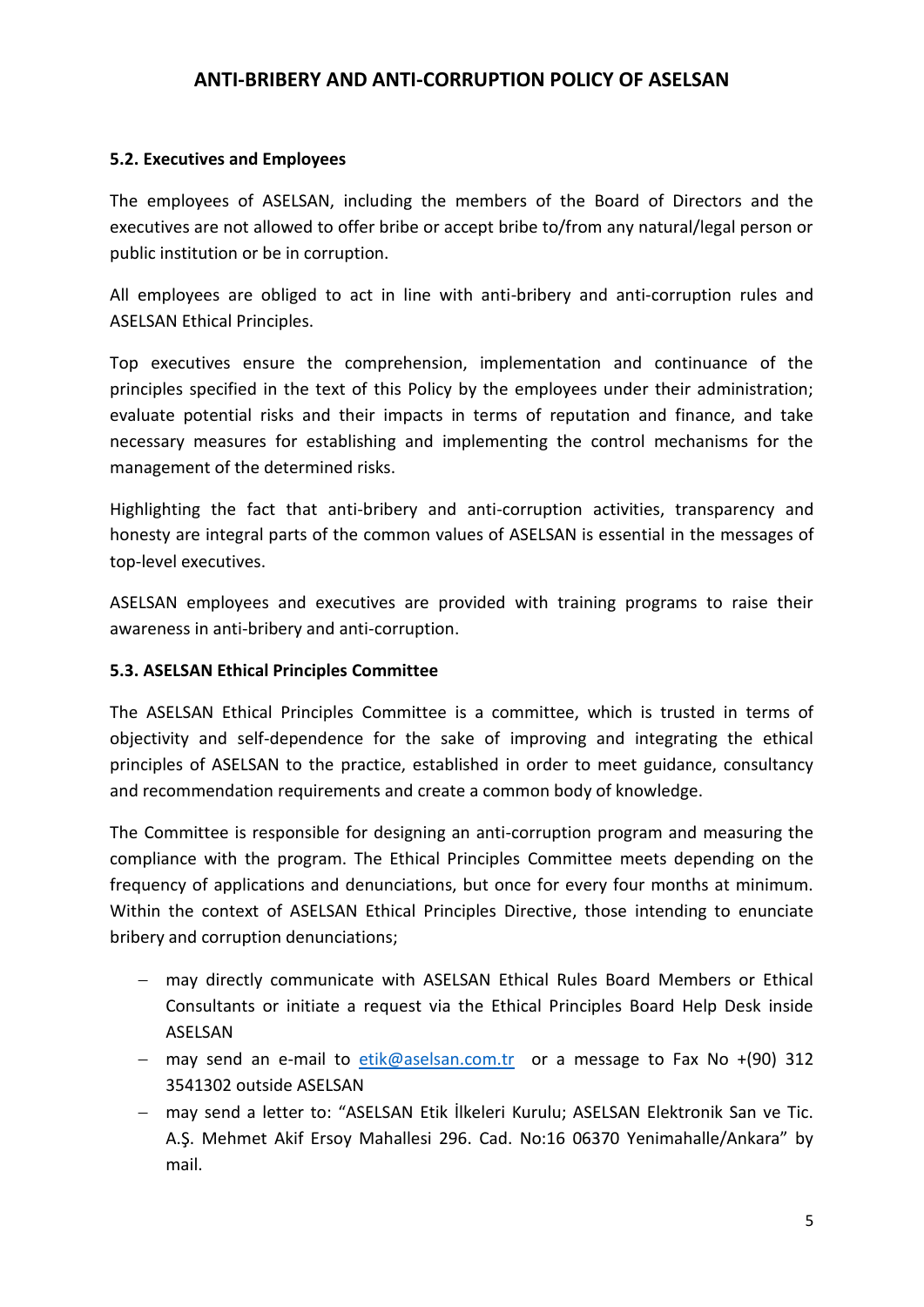The Ethical Principles Committee provided the Corporate Governance Committee upon request with information regarding consulted issues and overall functioning.

## **5.4. Supply Chain**

ASELSAN does not work with persons and organizations that might have negative intelligence on bribery or corruption prior to assessing the organizations, dealers, business partners, and suppliers to be contracted. To that end, ASELSAN assesses and selects the organizations, dealers, business partners, and suppliers to be contracted by using methods in compliance with transparency and equality principles in order to provide the best service to its customers and prioritize the interests of ASELSAN.

Firms found to involve in collusive tendering through fraud, promise, threat, influence, misappropriation, collusion, extortion, bribe, etc. are included in the list of prohibited firms.

The members of the Board of Directors, the executives and the employees are not allowed to make personal agreements, which weaken the bargaining power of ASELSAN, with firms which might be contracted by ASELSAN or engage in activities or conduct financial transactions resulting in such outcomes.

## **6. Policy Violations and Sanctions**

In case of any view or suspicion that any ASELSAN employee including the Board Members and the senior executives, any shareholder, subcontractor/supplier serving ASELSAN, or a company providing consultancy and audit services to ASELSAN, including but not limited to all other stakeholders in commercial and social relation with ASELSAN, breaches the principles of the Policy, the situation is reported by the relevant persons to the General Manager. The General Manager forwards the received issues to either ASELSAN Discipline Committee or ASELSAN Ethical Principles Committee to be investigated and finalized. The employee or the complainant is allowed to conceal his/her identity due to security concerns or the like reasons.

No employee can be exposed to maltreatment (disciplinary action, dismissal, threat, mobbing, etc.) because of denying involving in bribery or corruption or reporting with good faith an actual or potential bribery or corruption incident.

# *Contact Information:*

Telephone: +90 (312) 592 10 00 Address: ASELSAN Elektronik Sanayi ve Ticaret A.Ş. Mehmet Akif Ersoy Mahallesi 296. Cadde No: 16 06370 Yenimahalle-Ankara, Turkey